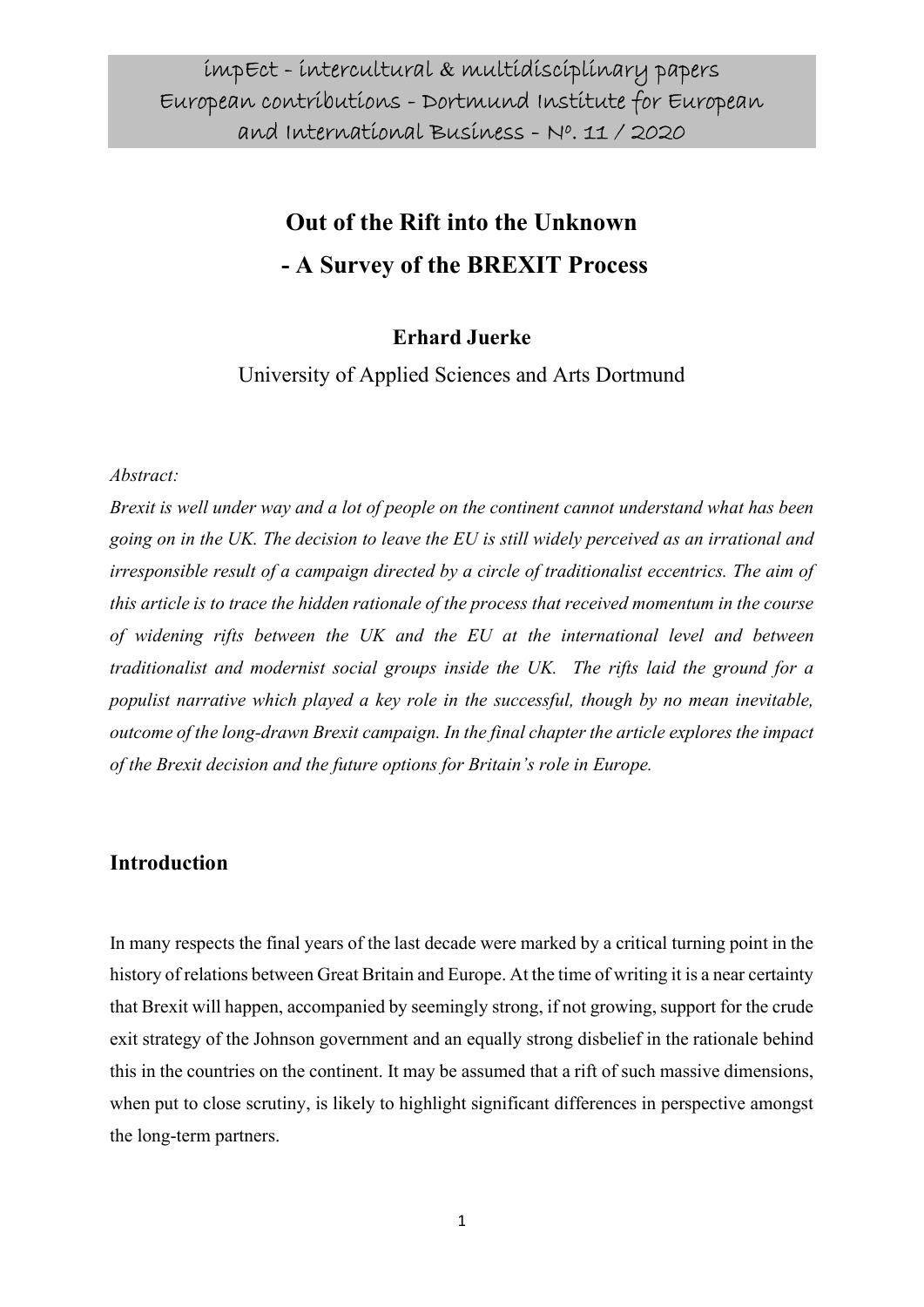The objective of this article is to present Brexit as a possible, yet by no means inevitable, outcome of a historically grown constellation in social, economic and political terms. The survey begins with an exploration of the separation process in the analysis of British exceptionalism in the context of the historic development of relations between Britain and the European Union (EU). Proceeding from this analysis, there will be some reflections on the phenomenon that the essentially myth-based pro-Brexit narrative struck such a strong chord within large parts of the British population. The final part will assess some of the concepts for pathways towards redefining the relationship between Britain and Europe in the future.

In pursuing these aspects, the article will to a large extent draw from four recent books on the subject.

Two of these focus on British-European relations:

- -Jeremy Black: Britain and Europe: A Short History. London 2019: Hurst &
- Co. (-B- in the references);
- -Brendan Simms: Britain's Europe. A Thousand Years of Conflict and
- Cooperation. London 2017: Penguin Books (-S- in the references).

The other two, both written by authors with long political experience, deal more closely with the actual Brexit process:

- Ivan Rogers: 9 Lessons in Brexit. London 2019: Short Books ( -R- in the references);
- William Waldegrave: Three Circles into One. London 2019: Mensch
- Publishing (-W- in the references).

The context is provided by articles from the Guardian Weekly newspaper (-GW- in the references, alphabetical list below the article.)

#### The History of Britain in Europe

There have been few phases in European history in which Britain (or until 1707 England) has not been involved in or impacted by developments on the continent. Key chapters like the Nor-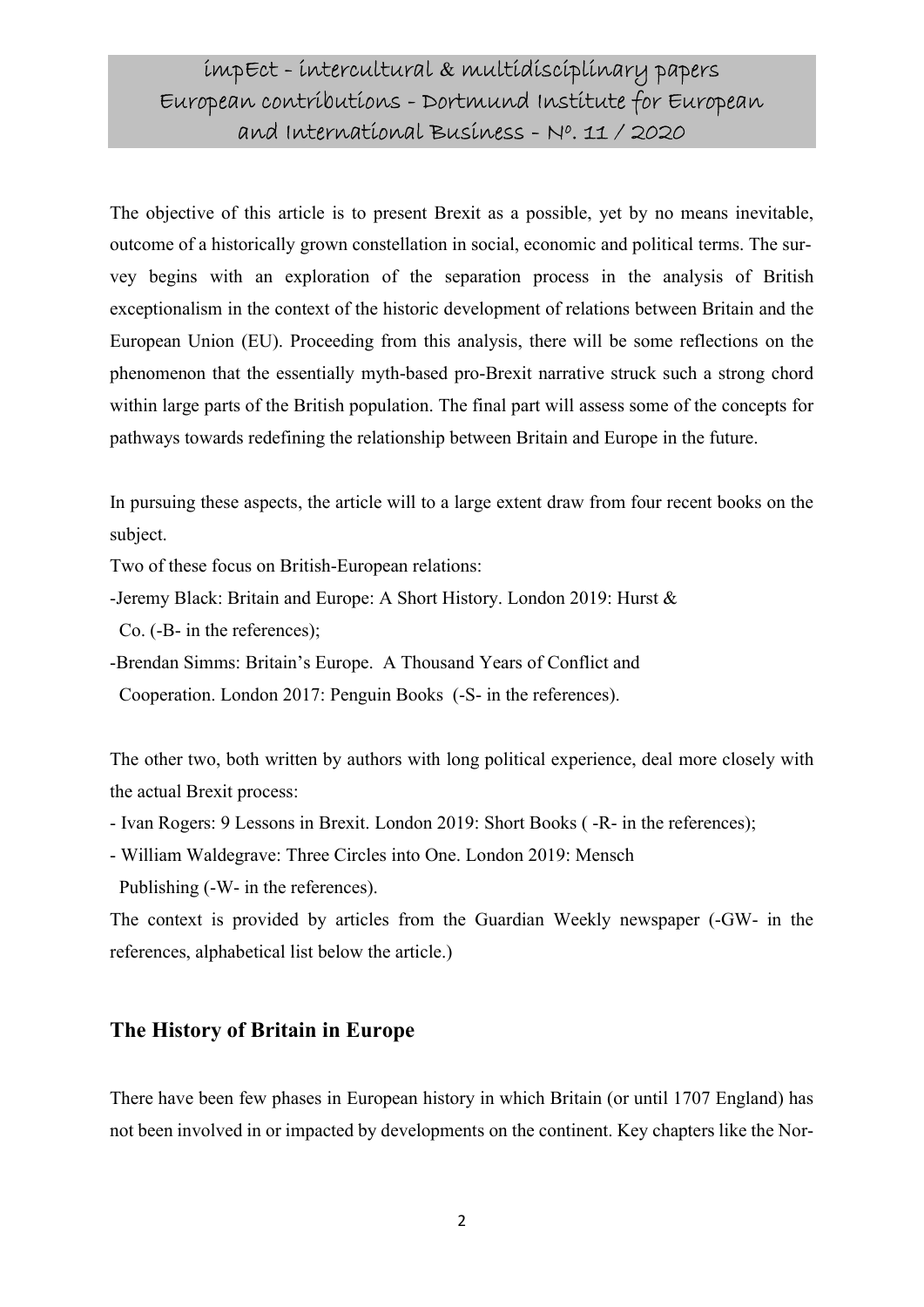man Conquest, the Hanoverian Kings, Waterloo, Trafalgar, Verdun or the Battle of Britain call to mind that, even if not all of these provided grounds for harmonic relations, they do serve as strong indicators that British and European history cannot really be separated. This remains true in spite of the long and deliberate cultural separation that has also permeated political atti-

tudes and became manifest in the frequent examples of British politicians' lack of interest in and understanding of continental matters (B 144).

Black distinguishes four defining elements of Europe, that have served to at least provide the British with a rough mental cartography (B 205). A relatively imprecise geographic view plus a similarly problematic value and ideology dimension manifest the general European orientation. This is to be distinguished from membership in the EU, implying participation in a framework of legal, administrative and political institutions, which for him are frequently not fit for purpose and whose ultimate objective raises manifold doubts. For Black the EU, as it is not synonymous with Europe, clearly requires a different sense of identity (B 206).

Simms is right to point out that there have been strong views on the EU in Great Britain and vice versa since the beginning of the European integration efforts, but that these, until recently, have never been at the heart of British minds (S 196,247). Economic interests have been at the forefront for most of the time, with any further political integration initiatives regarded with strong suspicions. This has been true for traditionalist forces in the Tory party, but certainly also for the left wing of the Labour Party, which still perceives the EU as an undemocratic capitalist bulwark against a pressurised working class.

Waldegrave alludes that it may have been the lack of interest and understanding in European affairs that led British politicians to largely ignore the passage in the Treaty of Rome that explicitly stated the founding members' objective of an "ever closer union among the European peoples" (W 12p.). In any case, with few exceptions, a sequence of governments from both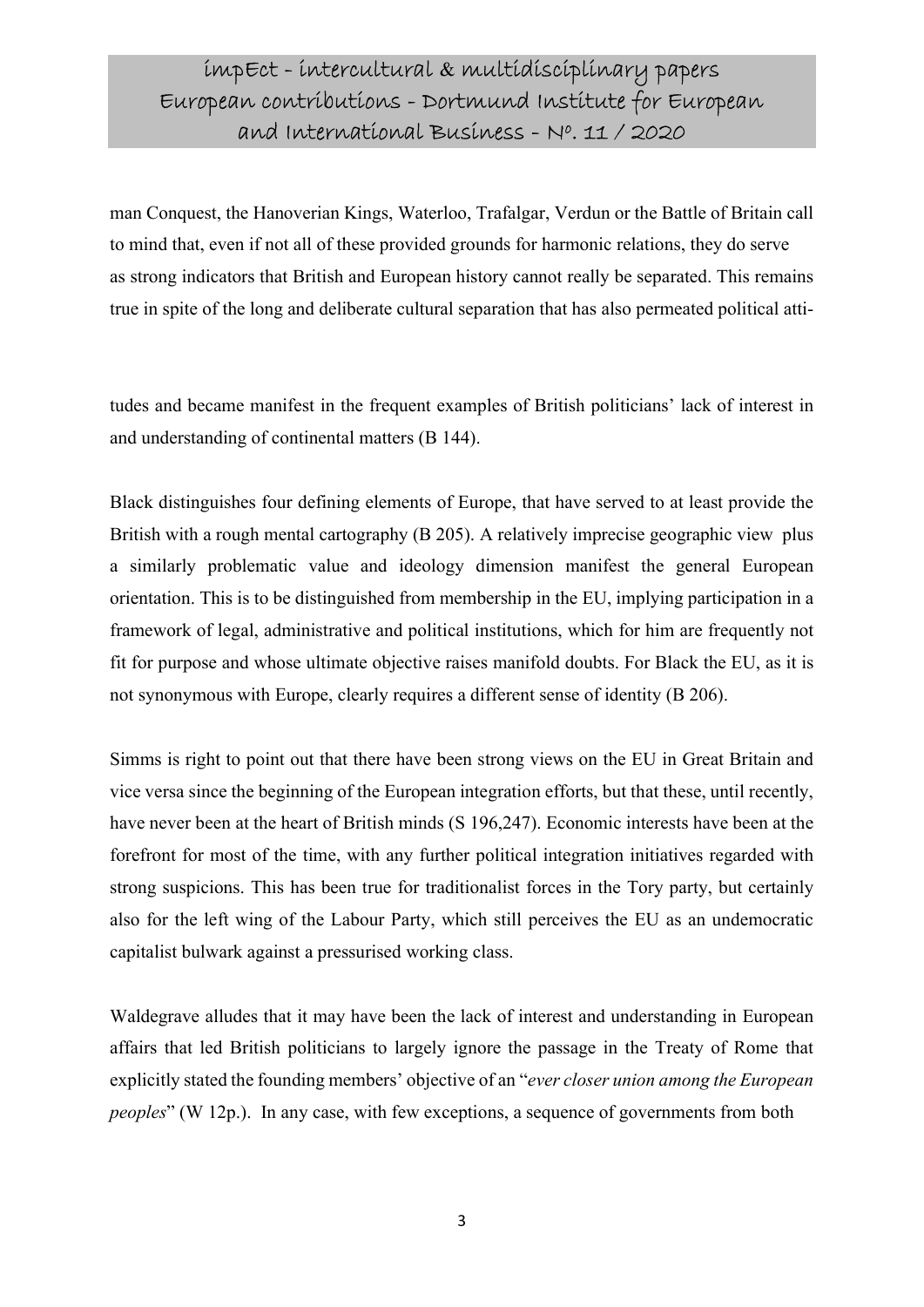major parties appeared to agree on the irrelevance of integrationist continental ambitions and vied for membership in order to join the economic bandwagon, partly to make up for the loss of influence in terms of the commonwealth and relations with the US. Arguably de Gaulle's objections to British entry into what was then still the European Economic Community (EEC) in 1962 and 1967 served to feed anti-European sentiment, but this did not tarnish for good the attractions of European cooperation. Under prime ministers MacMillan, Heath, and Wilson the increasing loss of British influence in world affairs, both politically and economically, fostered a growing interest in the modernisation opportunities provided by the EEC. Issues with the Common Agricultural Programme (CAP) and the European Communities Act, which gave EEC law primacy over British law, resulted in public opinion volatility, which was later somewhat soothed by the 1975 referendum, in which 65 per cent of the electorate came out in favour of continued membership. The 1980s, with the Thatcher government's aggressive economic agenda and a profound distrust of all EEC activities going beyond business interests, did much to give new momentum to the sceptical forces in the Tory party. Under Labour prime minister Blair there ensued a short-lived 'British moment' in the European Union (EU), a fleeting period of harmony in which 'Cool Britannia' appeared to be at the vanguard of the modernisation efforts (S 205). It was not to last. Blair's endeavours to combine the EU engagement with the special US relationship resulted in his ignominious downfall in connection with the war on Iraq. What remained was an emerging liberal cosmopolitan culture in and around London, which provided a counterpoint to the traditional identity that was increasingly pressurised. (B 183) The UK as a whole experienced an extended period of economic stagnation, uninspired political leadership, austerity and growing pressures on the welfare network. And the progressing European integration was more and more perceived to be part of the problem rather than a potential solution to a generally unsatisfactory state of affairs.

#### British Exceptionalism: The Three Circles

Simms draws a distinction between the founding acts of the UK and the United States on the one hand and the European Union on the other hand. The former, in 1707 and 1776, resulted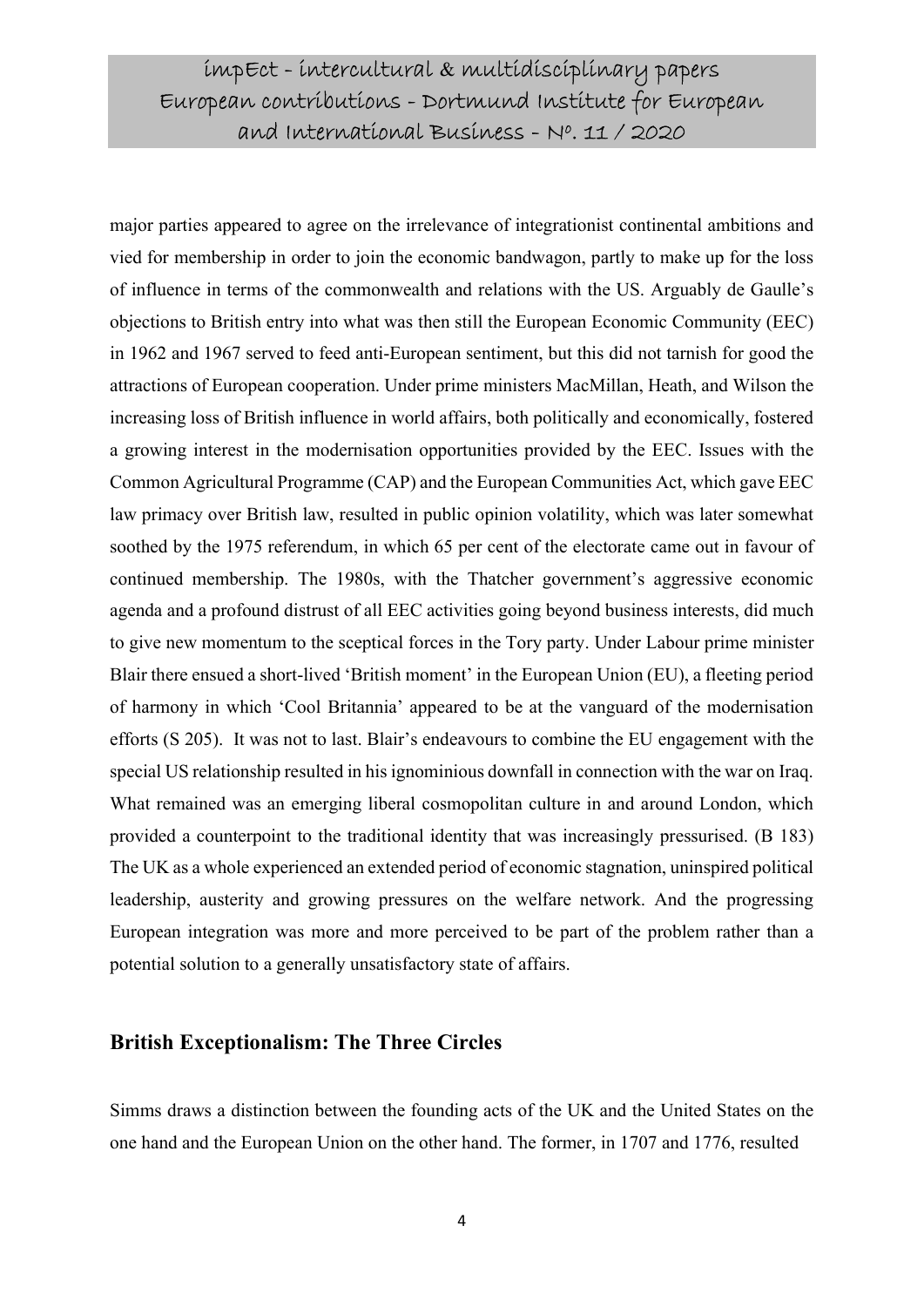from existential threats and respectively culminated in 'events', whilst the latter lacked a similar initiation point and was organised as a 'process' (S 228 pp.), with a humble beginning and high ambitions for the future. To what extent the UK really emerged as a united political entity cannot be discussed at length here. No doubt the close ties between England and Wales have a long historic base, whereas the cultural differences with Scotland were submerged by common political interests but have remained strong throughout. And as Irish journalist Fintan O'Toole has pointed out in a number of publications, the English attitude towards Northern Ireland has always been marred by a strong colonialist undercurrent and never reached an ade-

quate understanding of Irish specifics. Consequently, when categories like sovereignty and identity are analysed in this chapter, this implies a stronger reference to England rather than the other members or the United Kingdom as a political entity.

Rogers defines sovereignty as 'power of agency', implying control over laws, borders and money, based on legitimacy and accountability (R 22p.). This sovereignty, no doubt strengthened by the geography, has over centuries nourished a unique set of ideologies and a specific institutional framework. For a long period of history this implied a deliberate separation from developments on the continent and a predominantly inward-looking culture (B 144).

The traditional bases of British exceptionalism and the national narrative are well known. Any nation that had not been invaded for a millennium, that had for some time been the greatest military and economic power with the greatest empire in the world, benefitting from international stability and external 'splendid' isolation, that had excelled in standing alone against a mighty enemy in World War II, would have developed a particularly strong and distinct shared identity. Until today, there has therefore been a widespread interclass consensus and trust regarding the key institutional manifestations of this national culture. The conventions of royalty and nobility, parliament, the law and the public sector are still being met with a great deal of respect, not least from the underprivileged classes.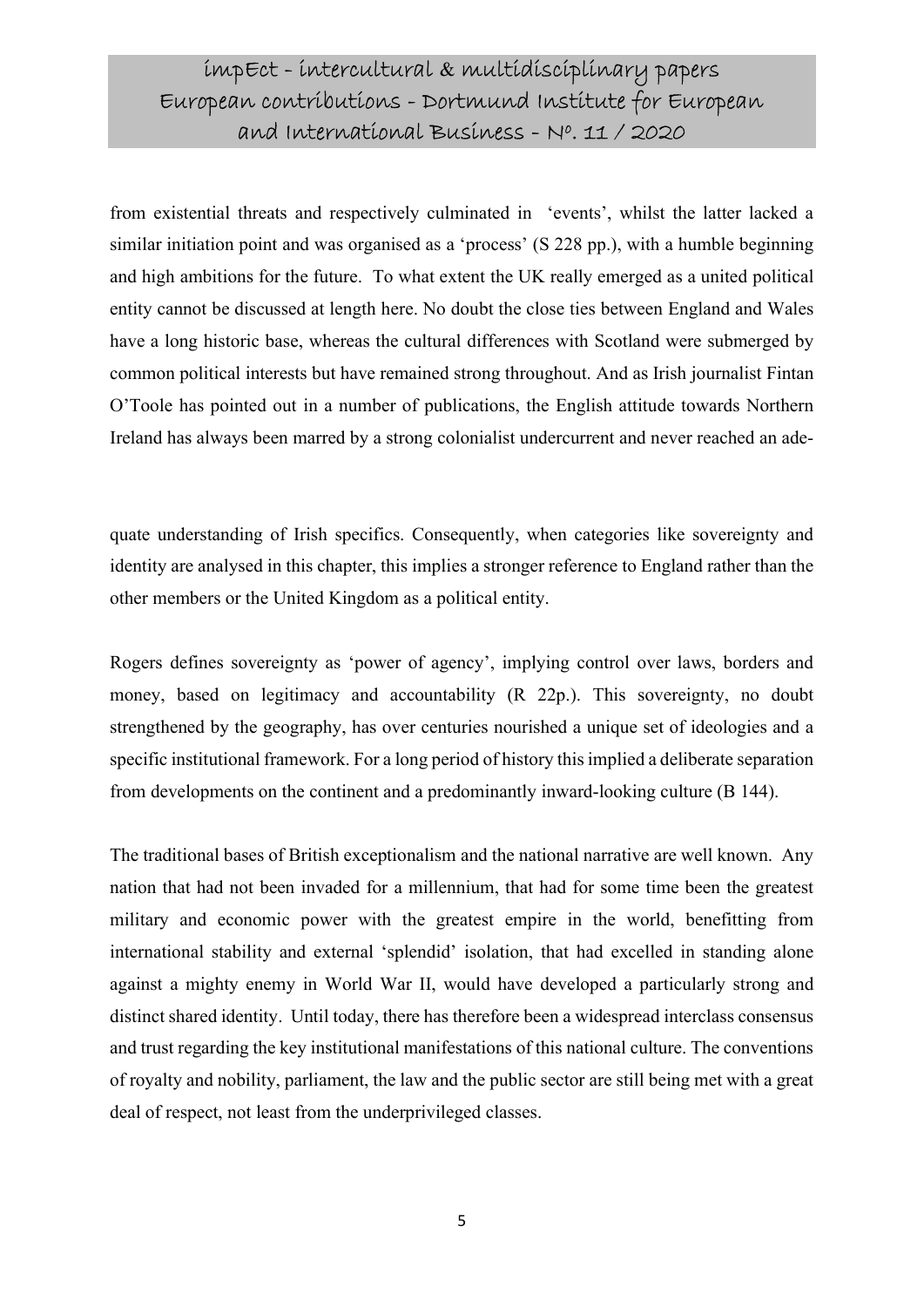Waldegrave explains that this exceptional position and orientation of the UK is embodied in the notion of three circles of reference, first described by Winston Churchill in 1948. With reference to Churchill, for Waldegrave the first circle refers to the Commonwealth, which replaced the collapsed British empire (W 11). Britain's first major immigrant wave came from the countries of the former empire and has become a strong impact factor on British society. For some time, nostalgia and the ties to the Commonwealth played a certain role in British policies, but overall the role of the Commonwealth remains limited. For certain it did not serve as a substitute for the generation of pride.

The second circle is defined by the special relationship between the UK and the US, the latter in its role as the leading representative of the English-speaking world. For the UK this circle

has brought about a series of disillusionments and disappointments with the ruthlessness of post-war US policy, climaxing during the Suez crisis, the Iraq wars and the recent 'America First' project of the incumbent US president. In conclusion Waldegrave comes out in favour of removing the term special relationship "from the dictionary of political clichés" (W 16).

The third circle then refers to Europe. Simms and Black implicitly also argue within the three circles model, but put a stronger focus on the UK as a political entity, discussing its 'National compact' (S 224), endeavouring to find a new role and identity after the loss of its empire (S 207) and the declining relevance of the second circle.

It has frequently been pointed out that European integration has never been high on the agenda of British politics. This seems understandable, given the powerful unbroken tradition of going it alone successfully, which is in strong contrast to the experiences of the countries on the continent. In the British context it simply matters, that there has not been any invasion as precedent for the surrender of sovereignty. However, Britain was beginning to be faced with a massive dilemma: the empire was lost, the first and second circle were disintegrating, yet a stronger focus on the third circle would jeopardize the sovereignty idea (W 27). What did seem acceptable to large groups of the British people was to extract economic benefits from Europe without paying an undue political price. The years after British EEC entry in 1967 saw some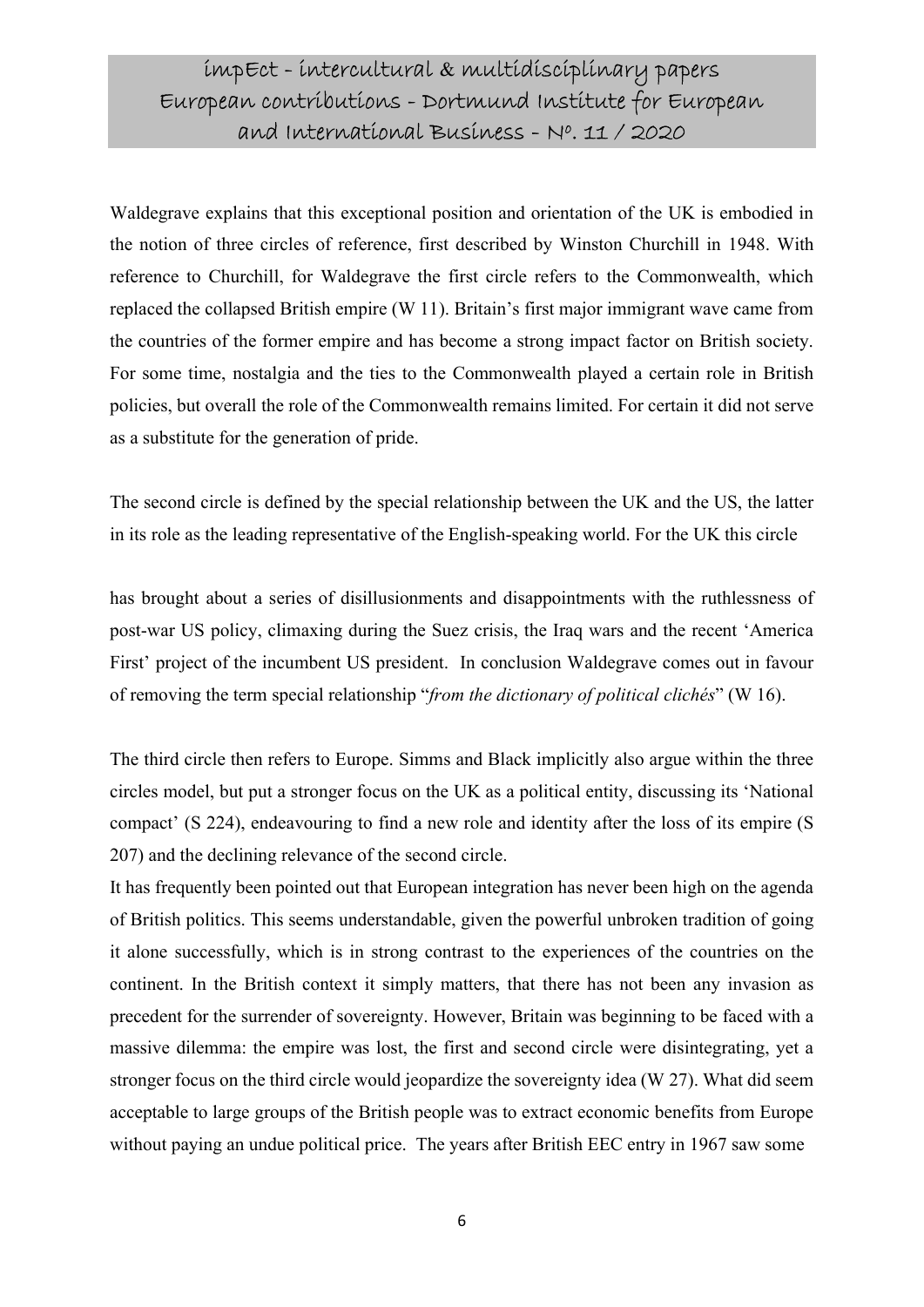precarious ambiguities in this respect: between attempts to draw material benefit on the positive side contrasted by anger about the Common Agricultural Programme (CAP), about German industrial dominance, but also about integration measures, which were met with disbelief concerning their chance of success or even open resistance in the case of the Maastricht Treaty.

A massive conflict ranging right across the main parties emerged. At one end were the forces seeking to harness the EU for the essential and indeed necessary modernisation of British industry and society, to allow it to benefit from the European common market but also to enable it to face the new pressures of globalisation. This would certainly require some quid pro quo, i.e. pooling some sovereignty elements in order to gain and ensure economic competitiveness to participate in the overall globalisation process. At the other end were the Eurosceptics, who viewed the EU from quite different critical perspectives, as incompatible with British sovereignty, as an undemocratic German – French venture, or even in the words of a cabinet

minister 'a German racket' aiming to implement Hitler's idea of a European superstate by means of stealth.

In this context O'Toole draws attention to a deep structure of feelings that centres around interpretations of the impact of World War II on England. (GW f). Some form of substitute pride has emerged from the memory that Britain had lost the empire, but won the war. He describes the impact of literature and films to illustrate a combination of invasion fears and a sense British heroism, briefly revived by the Falkland War. The ensuing sentiment understood the efforts towards European integration as an attempt by a treacherous elite to sell English sovereignty to the loser of the War. Reviving the spirit of resistance and pride on fighting back the invasion attempt were to prove powerful factors in the growth of the anti-EU movement.

Indeed, the EU offered ample reasons to be viewed critically, with an ongoing integration process that included the Maastricht treaty, the introduction of the Euro and an increasingly dominant unified Germany. Of course, the EU has never less than a daring venture. Setting in motion a process aimed at eventually integrating various nations with widely different cultures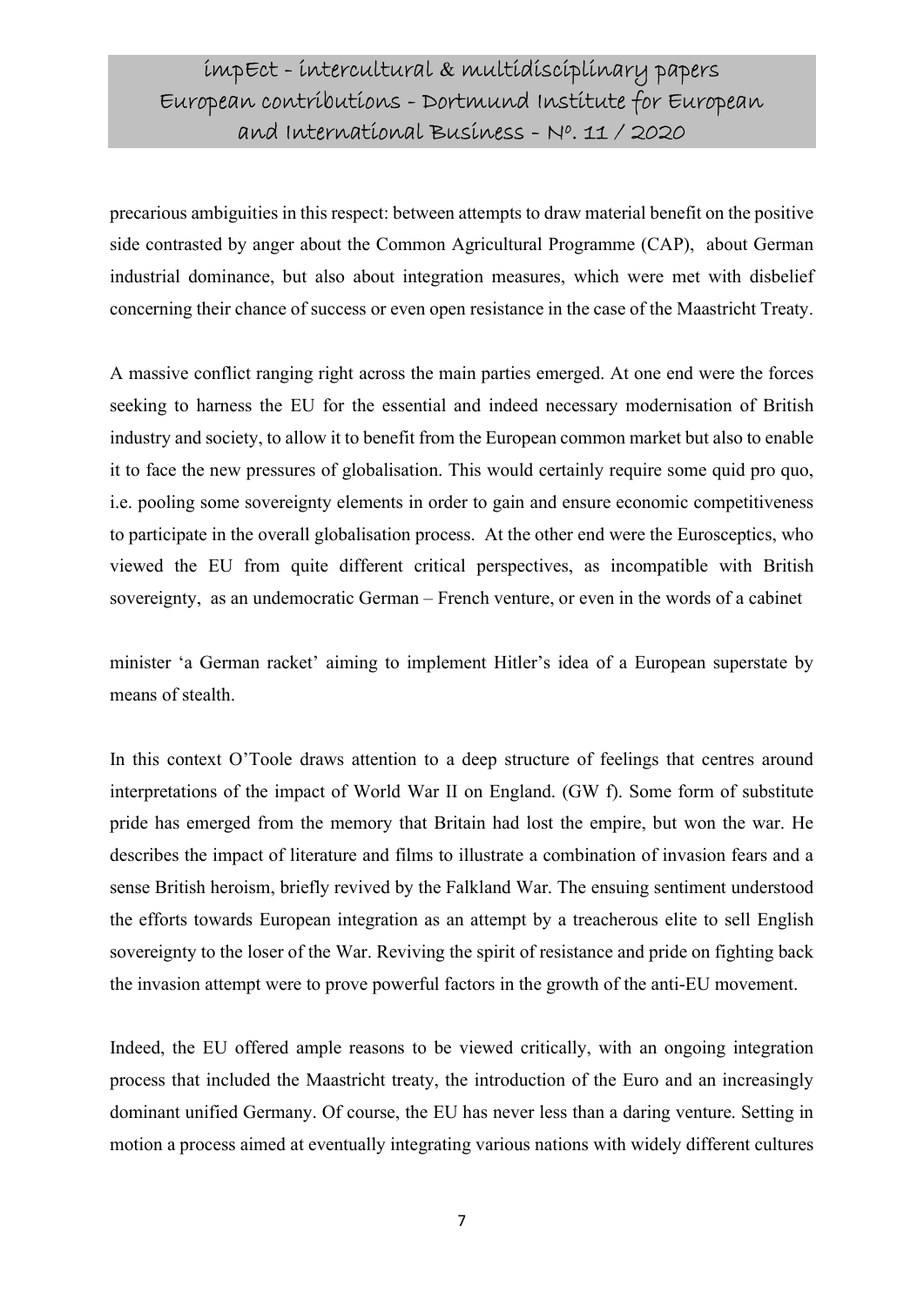into one new state forms a challenge without precedence. It was unique from the start, it was going to be enormously complex and progress was slow to materialise. Arguably there are still striking deficiencies in terms of transparency and democracy. Yet the plans for integration have met with relatively little opposition in the central European counties (B 176).

The result was a dual rift: firstly, between a continental Europe on the way towards stronger integration and a UK becoming increasingly sidelined in this process, whose ultimate objectives it did not share. Simms sums this up in the assessment that the EU was out to fix something that was never broken in the UK (S 237). The second rift widened between cosmopolitan, modernising milieus and more traditionalist social groups trying to cope with new dimensions of pressures.

In the final chapter of his book Black sketches a portrait of a UK as it tries to adapt its identity to a changing environment:

"Related but also separate, a sense of community and continuity is crucial to the harmony of individuals and societies. It is challenged by the continual process of change, a process that entails the alteration, inventions and reinventions of traditions." (B 210)

He sets out from the assumption that the EU is not in a position to provide a focus for such a new popular identity. It cannot elicit general consent, because it is undemocratic and essentially based on a myth. For him that myth of a common European identity entails elements of anachronism, teleology and reification, which served well in history to integrate nations around shared experience but could not function in a confederation (B 207). The conclusion is that the EU could not and cannot fulfil the above orientation needs of individuals and societies. And it is unacceptable in democratic terms to prescribe to nations and their elected leaders how they have to act as Europeans to fulfil the implications of a mere myth. This British side of the rift gained increasing momentum.

#### The Path to Brexit

In the early 2010s, Britain was still reeling under the effects of the global crisis that had hit the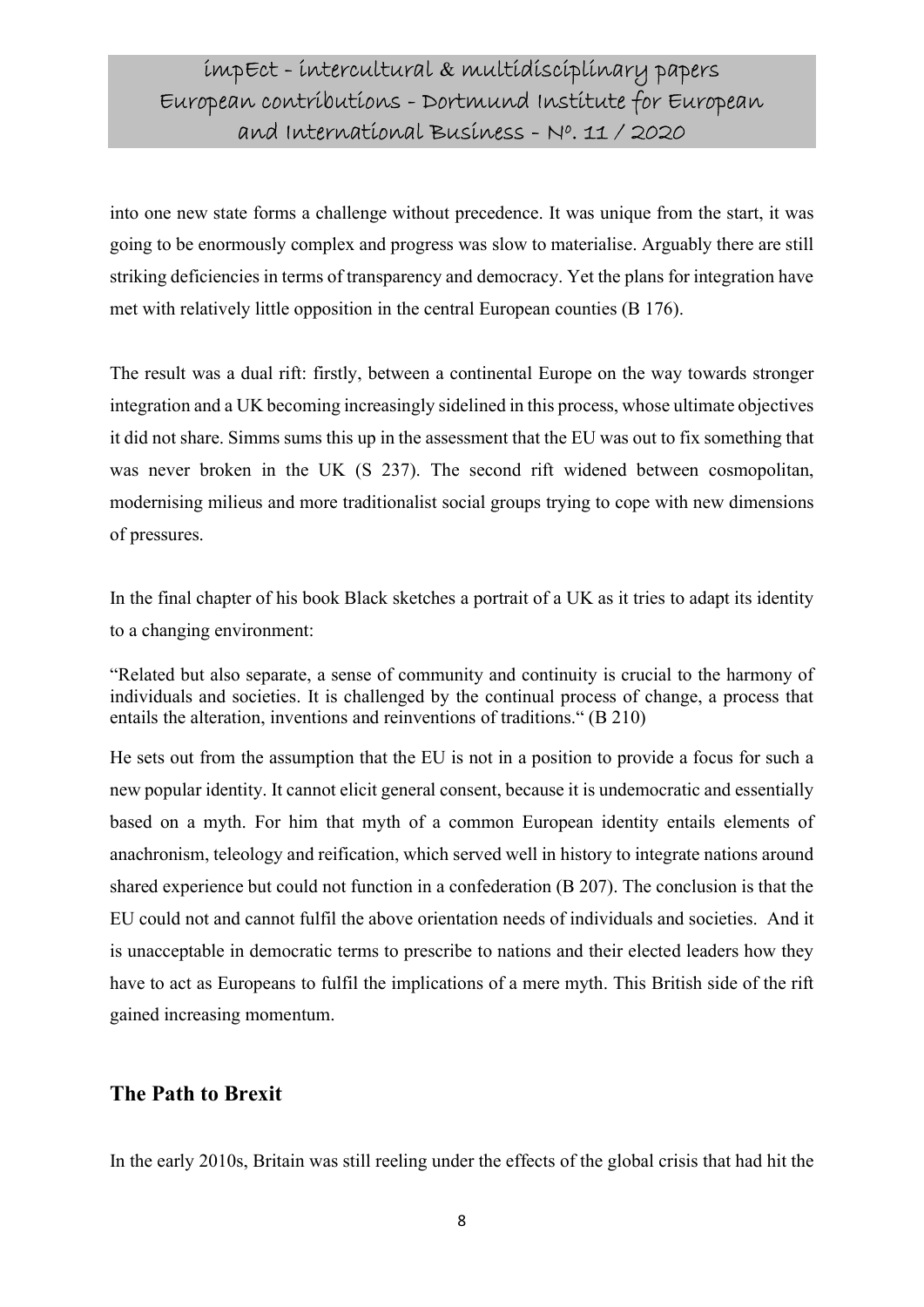financial markets some years before. Influenced by monetarist theories a succession of conservative governments imposed harsh austerity programmes with severe cutbacks in most state functions. Whilst these had a strong impact on local government, the police and the courts, those parts of the population that depended on state support were hit with particular force and perhaps even cruelty. Child poverty and homelessness increased massively, housing benefit was reduced. The National Health Service was exempted from the cutbacks, but did not rise above precarious standards, public sector pay was frozen or restricted for several years. (GW a)

A large part of the population, predominantly in England, felt neglected and even cheated by the establishment, with the traditional lifestyle being eroded by perceived foreign interference. Most strongly affected were the 'white and grey' people, white older members of the population with a lower educational background, that had been displaced and disoriented by the modernisation process, possibly living in fear of redundancies because their factories were struggling to cope with international competition, experiencing the harshness of a neglected welfare state, losing their social connection and orientations in a globalisation process dominated by anonymous forces. While the financial sector in the capital was recovering after 2010, British industry, centred in the Midlands and Northern England, continued to decline. Along with this, the old working class cultural network with powerful unions, clubs and various self-help societies was dying out. A journalist visiting East Derbyshire recorded her recent impressions:

"I saw up close what was left: warehouses and care work, bullying bosses, zero-hours contracts, poverty pay and social security top-ups. Smartphones to tell you whether you have a shift that morning and Facebook to give you then news and some dishonest fragment of it." (GW c 58)

Immigrant shopkeepers, restaurant servants and low-paid workers from the Commonwealth countries have influenced the decline of the traditional culture and the growth of traditionalist sentiments in cities like Bradford, Leeds and Sheffield. This has also been true for migrant labourers from EU countries like Poland. In fact, in this decade Polish migrants became the second largest group of foreigners in the country. And Europe was perceived as the root cause of the problem, with a return to British sovereignty as a simple and quick solution. Some solace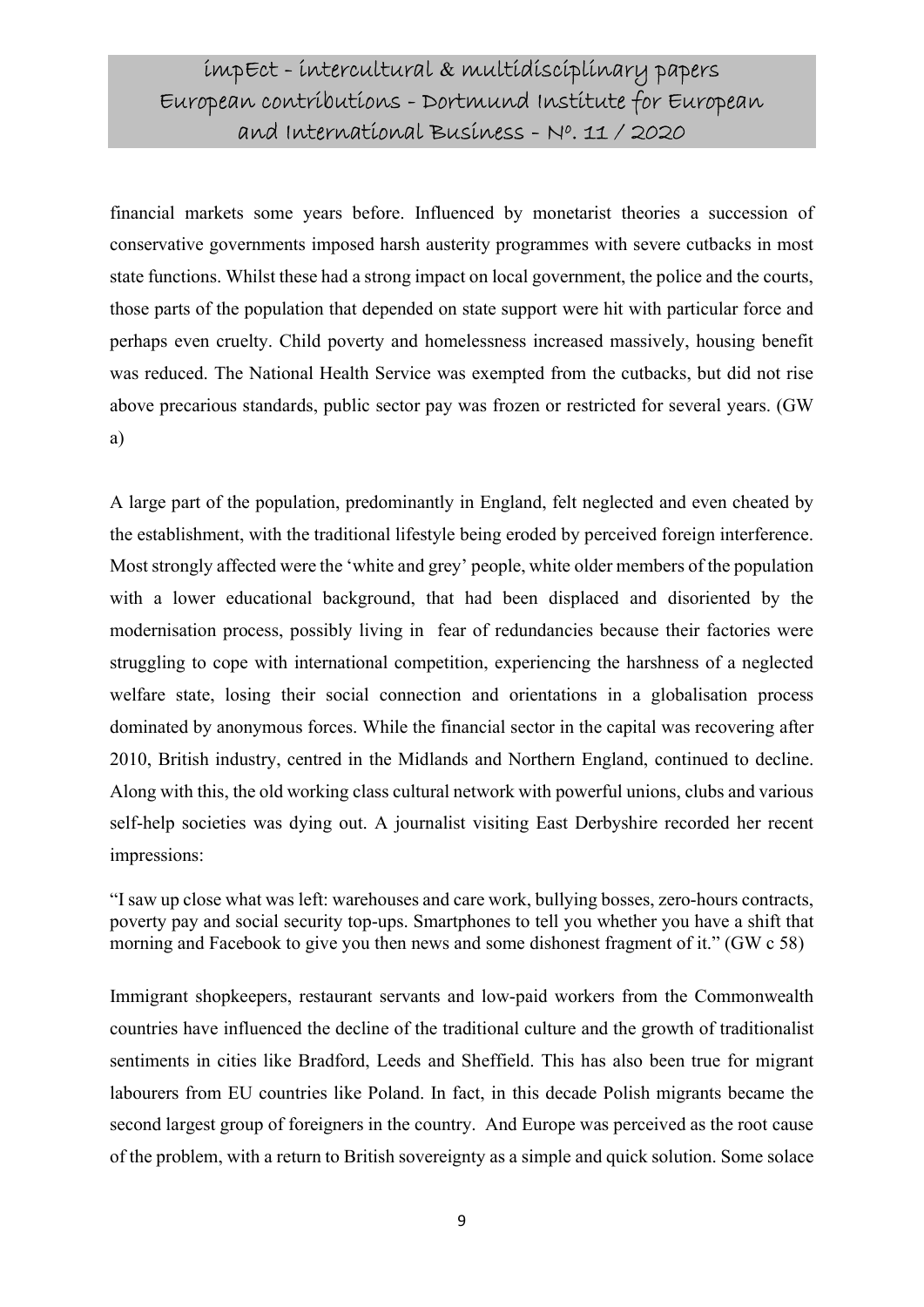could be found in national pride and in a culture with traditional habits around smoking and drinking, prejudice against foreigners with clear racist elements and a nihilist attitude to politics. (GW e 36) And, addressing his part of the population, the emerging Brexit movement, and particularly the United Kingdom Independent Party (UKIP), depicted the British EU supporters as traitors and collaborators with an alien regime.

On the other side of the spectrum, the support for the EU process has mainly come from the younger, well-educated home-owning city dwellers, who enjoy greater international freedoms, not just in business and investment terms, but with a strong additional work and travel dimension (B 191p.). In defending the progress made in Europe, Timothy Garton Ash has described their freedoms:

".. this is a continent where you can wake up on Friday morning, decide to take a budget flight to the other end of the continent, meet someone you like, settle down to study, work and live there, all the time enjoying the rights of the European citizen in one and the same legal, economic and political community" (GWd 41)

It is not hard to imagine how alien, in the sense of unachievable and undesirable, this urban lifestyle must have appeared to the traditionalists. Their sense of exclusion and neglect was channelled into an aggressive narrative that put British traditionalists against an elite that favours immigrants, Islamists or the EU. In his speeches, UKIP leader Nigel Farage distanced what he called 'the people' from the political class, represented by the big political parties centred in the capital, from industry and the banks, from the media and from a liberal intellectual elite that call them racists.

"We, the British people should be masters of our own destiny, running our own lives, in control of our own country." (GE e 37)

It was certainly not overly difficult to create an anti-European narrative. After all, with hindsight, the decision of UK governments to leave the European Exchange Rate Mechanism (ERM) in 1992 had turned out be quite beneficial (B 178) and the refusal to join the Eurozone spared the country from being enmeshed in the long-drawn bail-out efforts for members with limited fiscal discipline. When the financial crisis after 2008 resulted in fiscal austerity pro-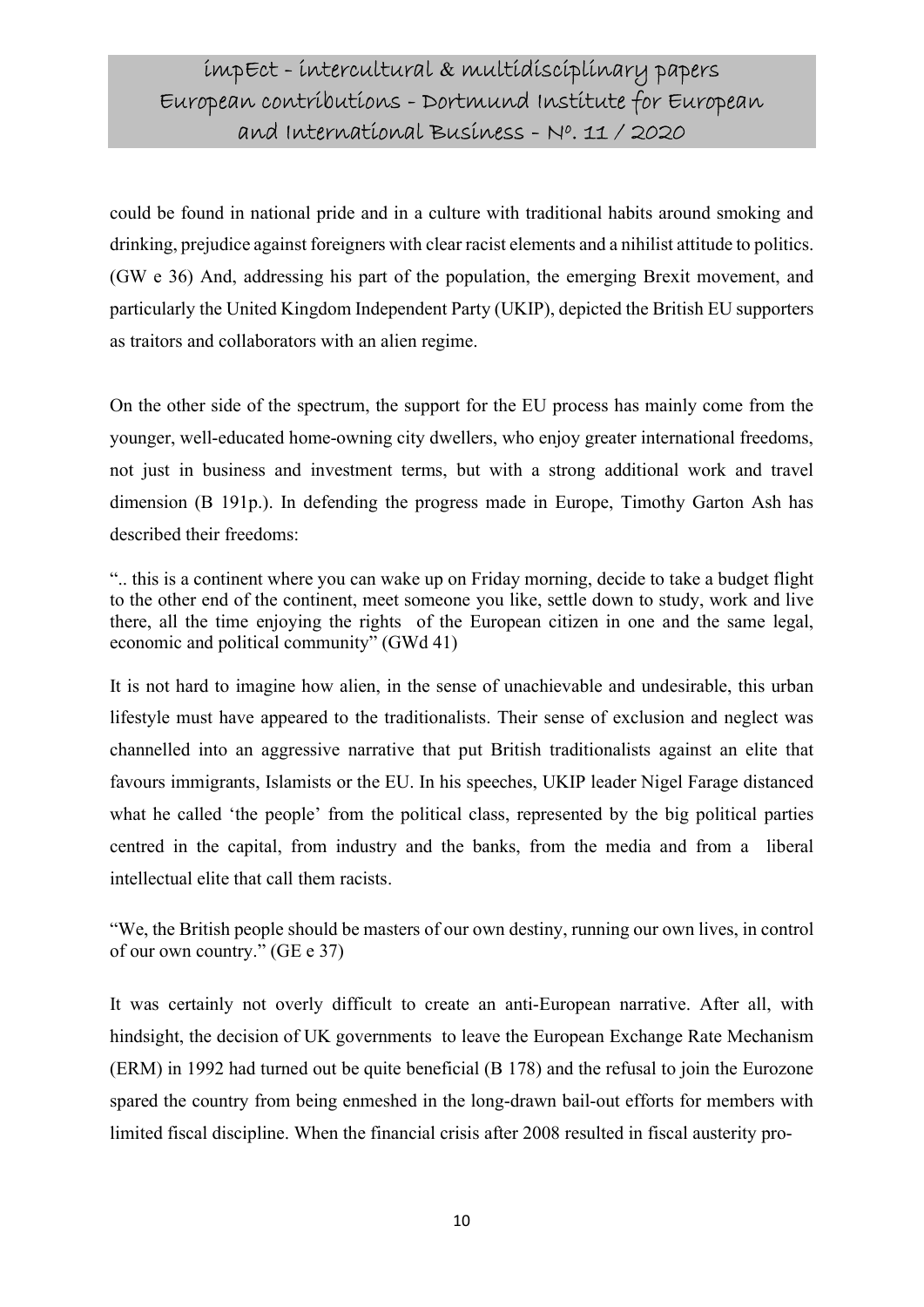grammes in Britain, the EU response was focused on austerity as well, but EU-wide and combined with intensified convergence efforts (B 186). The continental European narrative, based on the myth of a shared European identity embodied by the EU institutions (B 206) and specified as peace and prosperity in a war torn area with common roots secured by a federation, did not strike much of chord with large parts of the British population that were seeking to find a new identity in line with the very different traditions. It is also true, that, for a majority of the people living in Europe, the EU had still not succeeded in at least supplementing the identity bases of the member nations with a shared European identity in the second decade of the century. In no other country was this failure more evident than in the UK.

There is no denying that the UK benefitted from the common market, from subsidies and new freedoms of international travel, study and work, yet during the austerity period this was only perceived to a limited extent. In addition, the EU gave the British a lot of reasons for dissatisfaction. The acceptance of new members, the dominance of a perceived German – French informal alliance, the Social Charter, the free movement of labour, the asylum policies, together with unjustified membership fees created a growing dimension of anger. At another

level the increasing amount of EU legislation with unchanged limited national involvement, the lack of transparency and the efforts towards greater integration, continued to strengthen the critics.

Euroscepticism grew, because it was fed as a distraction from austerity (B 153), but equally because of EU shortcomings. In the course of the decade Britain and the EU were clearly drifting even further apart, and with this the balance between pro-European and anti-European forces in Britain became increasingly precarious. Not least because this began to affect the Kingdom with an additional rift opening between England and Scotland. In such divisive times with tense constellations the integrational power of the constitutional framework is called for. The quest for reconciliation, however, has turned out to be a challenge that the British institutions have not lived up to so far.

In their manifesto for the 2009 European Elections the Conservative Party still came out in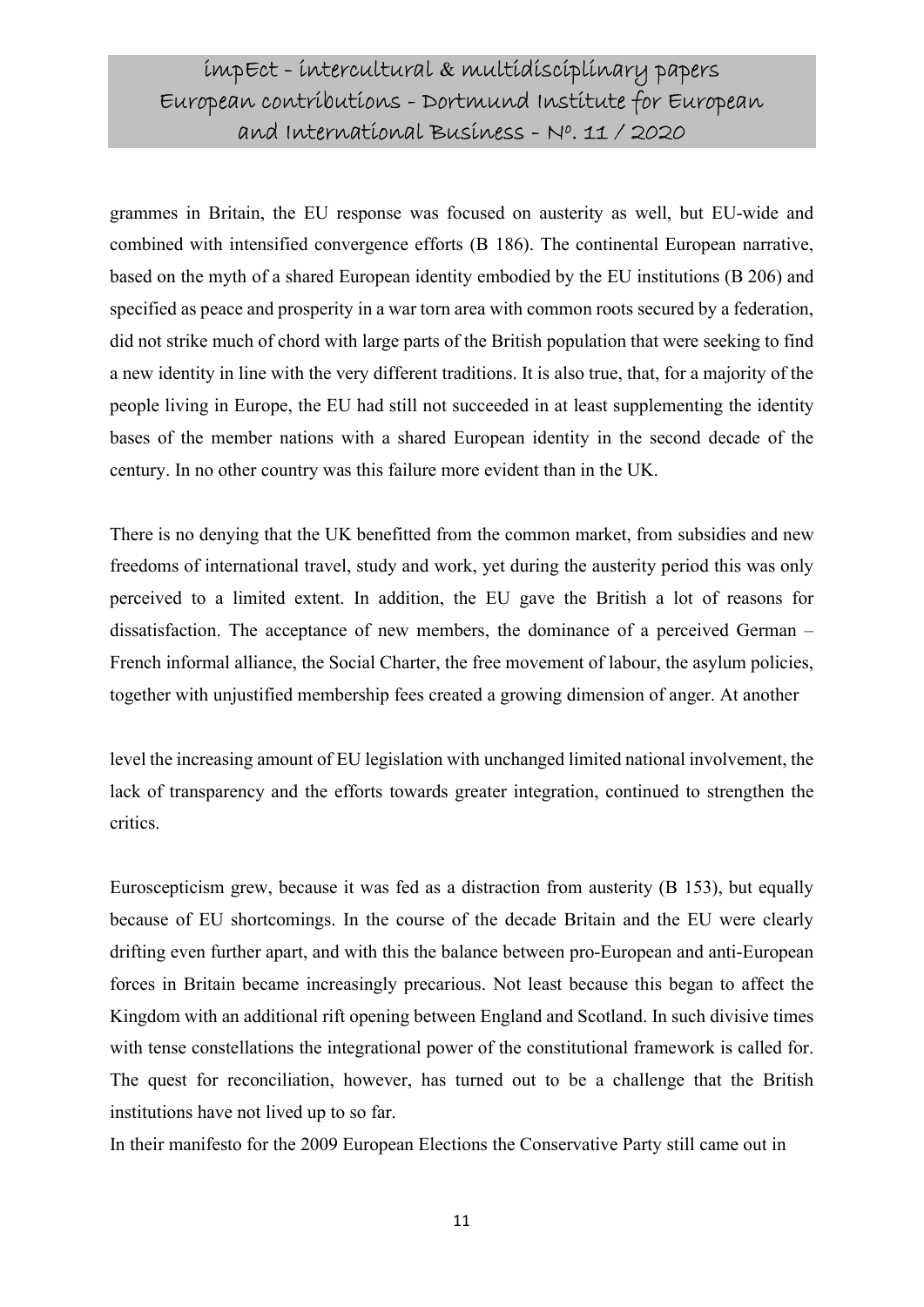general support of EU enlargement, and in Westminster the coalition with the strongly pro-European Liberal Democrats served to keep eurosceptics around the UKIP with its charismatic leader Nigel Farage at bay. Increasingly, however, unease began to spread, particularly about large-scale immigration waves of asylum seekers and labour migrants from EU member states. Prime Minister Cameron eventually gave in to the pressures and pledged an EU referendum in the 2015 general election, probably in the expectation that, in a continued coalition, the LibDems would never accept this. Yet, he unexpectedly won an overall majority, a strategic problem evolved from a tactical move. The referendum was called for 2016. The campaign of the Prime Minister and the 'Remainers' clearly lacked drive, with the LibDems weakened, Labour and the Tories being split on this issue, and the liberal, cosmopolitan groups largely inert because of the assumption that a pro-EU vote was a foregone conclusion.

The outcome is known. With hindsight, there is a range of reasons to explain the triumph of the 'Brexiteers'. They had a highly professional campaign team and more effective leaders with Nigel Farage and Boris Johnson, the latter having kept an open mind about his Brexit stance for a very long time. A powerful connection was established between austerity problems and EU membership, with a slogan on the campaign buses that promised 350 million pounds each week to flow into the NHS instead of EU contributions. It did not matter that the implied promise did not stand up to scrutiny, it proved a powerful part of the message. Not least, because the range of new media available allowed both camps to create their own reality concepts, respectively confirming the attitudes and prejudices of their supporters. Perhaps the decisive element of the pro-Brexit campaign was UKIP's notorious poster, which displayed a mass of Syrian refuges marching towards the viewer with the appeal to break free from the EU and take back control: 'Breaking Point: The EU has failed us all.' Euroscepticism had turned into outright hostility against the EU and the 'Remainers'.

In political terminology, the definitions of populism include a sense of betrayal by the establishment that can be turned into voting power in times of crisis, particularly when the main parties converge on the central issues (GW h11). Overall, however, it seems that identity orientations outweighed the economic arguments, in the sense defined by Younge as a shared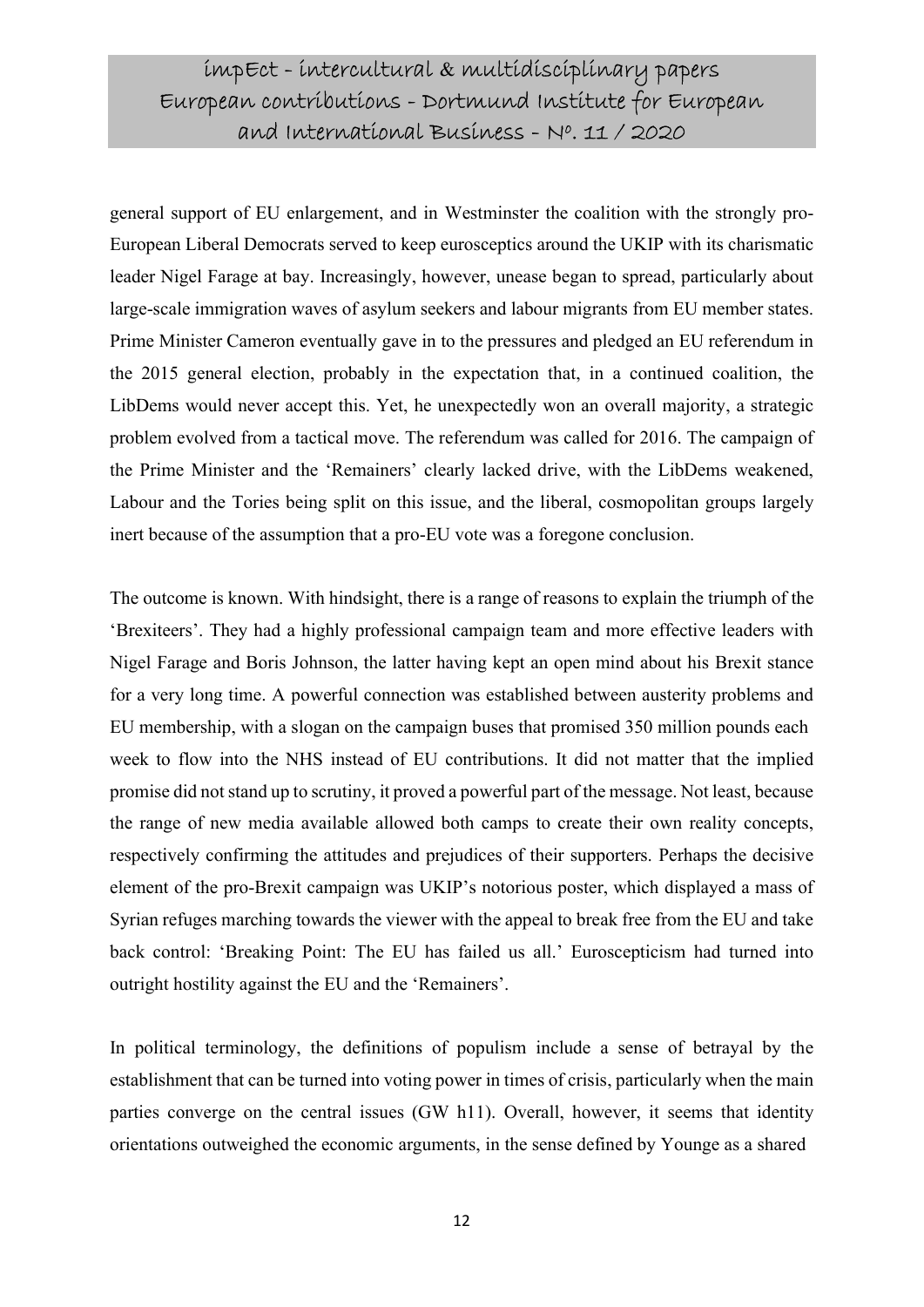identity that reduces politics to individual experience. (GW i46) The leaders of the campaign cleverly presented their populist argument that the simple, single solution to immigration fears, economic uncertainties, erosions of sovereignty and identity and frustrations with European integration was Brexit. The appeal to the underprivileged classes that have lost their fighting power and trust in the economic concepts of the establishment was effective. The anti-EU message provided a proposal for national identity and social orientation, with a crude xenophobic and racist ingredient justifying the exclusion of undesired foreigners. At another level populism regards its followers as objects, it carries solutions from above, from focused single-minded leaders that, even though they are usually members of the establishment, present themselves as the champions of 'the people' against the cosmopolitan sections of the middle classes. This element of the Brexit appeal was supported by a modern IT based public relations machine that was strong enough to create its own tailor-made and simple realities that proved largely resistant to factual counterevidence. Brexit played on the common myth that the removal of an alien impostor force would result in the automatic return of the natural order and connected this with another myth that, in the words of a campaign slogan, it would be possible to 'Make Britain great again'. The exit from the EU implied the rejection of an interconnected world, with a mythical appeal to British greatness, enabling the country to go it alone, even at the possible cost of some economic disadvantages. In the Brexit narrative the backward orientation covered the striking limitations of the concept for the future. A sentimental appeal to national exceptionalism proved more forceful than the rational counterposition pointing to economic consequences. In fact, for the pro-EU milieus, the populist narrative appeared so crude and hard to match with the facts that many supporters of continued EU membership failed to take it seriously and therefore did not even bother to vote (W 26).

So, in 2016, 52 per cent of the voters, representing 44% of the electorate, cast their vote in favour of Brexit. A decision based on such a small majority is in line with the traditional firstpast–the post system. On the other hand, it may be imagined that such a crucial decision with wide-ranging consequences would justify the requirement of perhaps a two-thirds majority. This might have made sense, yet it would still not have reflected the divisions brought forward by the result: London, Scotland and Northern Ireland voted remain, with Wales and the north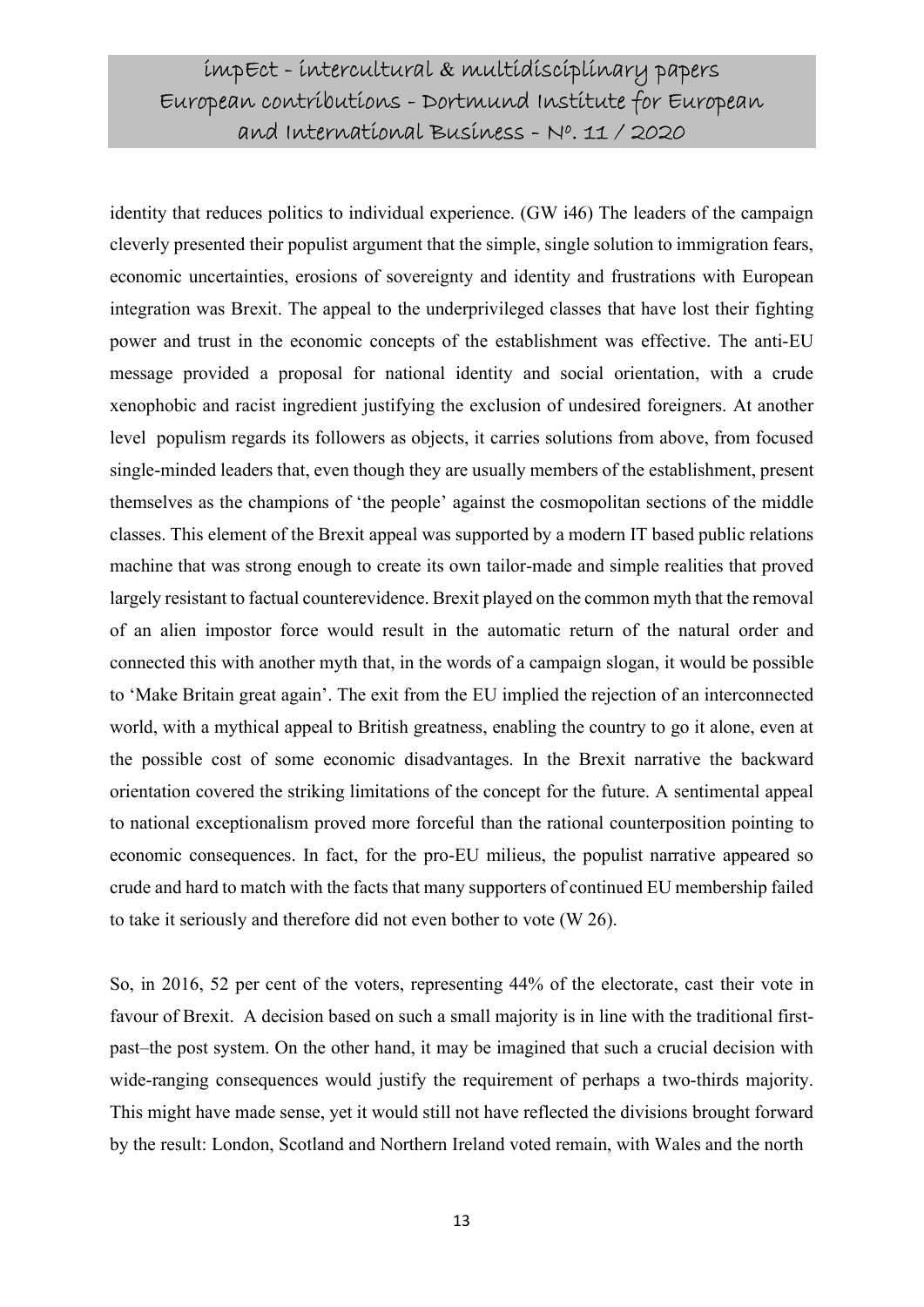of England representing the Brexit strongholds (B 190p.). The country has been torn between parts that see a future within the EU and parts that prefer to go it alone, between modernisers and traditionalists, between a liberal, cosmopolitan and a nationalist culture.

In Waldegrave's words, the destruction of one paradigm does not automatically create an alternative one (W 59). The ensuing years confirmed the utter lack of a strategy behind the Brexit decision in the severance negotiations with the EU, supporting Rogers' view that the UK drivers of Brexit had never understood the complexity of the process. The years after 2016 also saw the deadlock between a parliament with a stronger opposition since the 2017 elections and a weakened government. The Brexiteers managed to present this as a conflict between the people and parliament, supported by the law courts. This cast some doubts on the continued functionality of the British constitutional system. If anything, it sharpened the divisions inside the country rather than contributing to overcome them in a quest to identify a new base for consensus. The 2019 elections strengthened the internal rift, producing a clear majority for the pro Brexit government and clearing the obstacles to a break-up with the EU.

A look back to the beginning of the previous decade serves to highlight the dimensions of the changes for the UK, with an outcome that very few would have foreseen in 2010. Clearly there were strong trends supporting a growing alienation both inside and outside the UK, that gave the eventual outcome a certain logic. Arguably, the EU leaders played their role in this development. It is true, the EU was facing a range of massive problems at the middle of the decade, and support for the Remainers in Britain was lukewarm at best. Black concludes that Cameron's efforts to gain some concessions to strengthen his position in the referendum resulted in 'total defeat' (B 188). The decisive factor in Britain was the channelling of frustrations, uncertainties and fears into a populist movement. But this does not mean that Brexit was inevitable, it was by no means the only possible result of the dynamics triggered by the political decisions after 2015. The results of the referendum and the three general elections could well have brought about different constellations with a different Labour Party and a stronger willingness of pro-European forces to cooperate. Cameron did not have to call a referendum in 2016 and he could, with a degree of justification, have set a minimum require-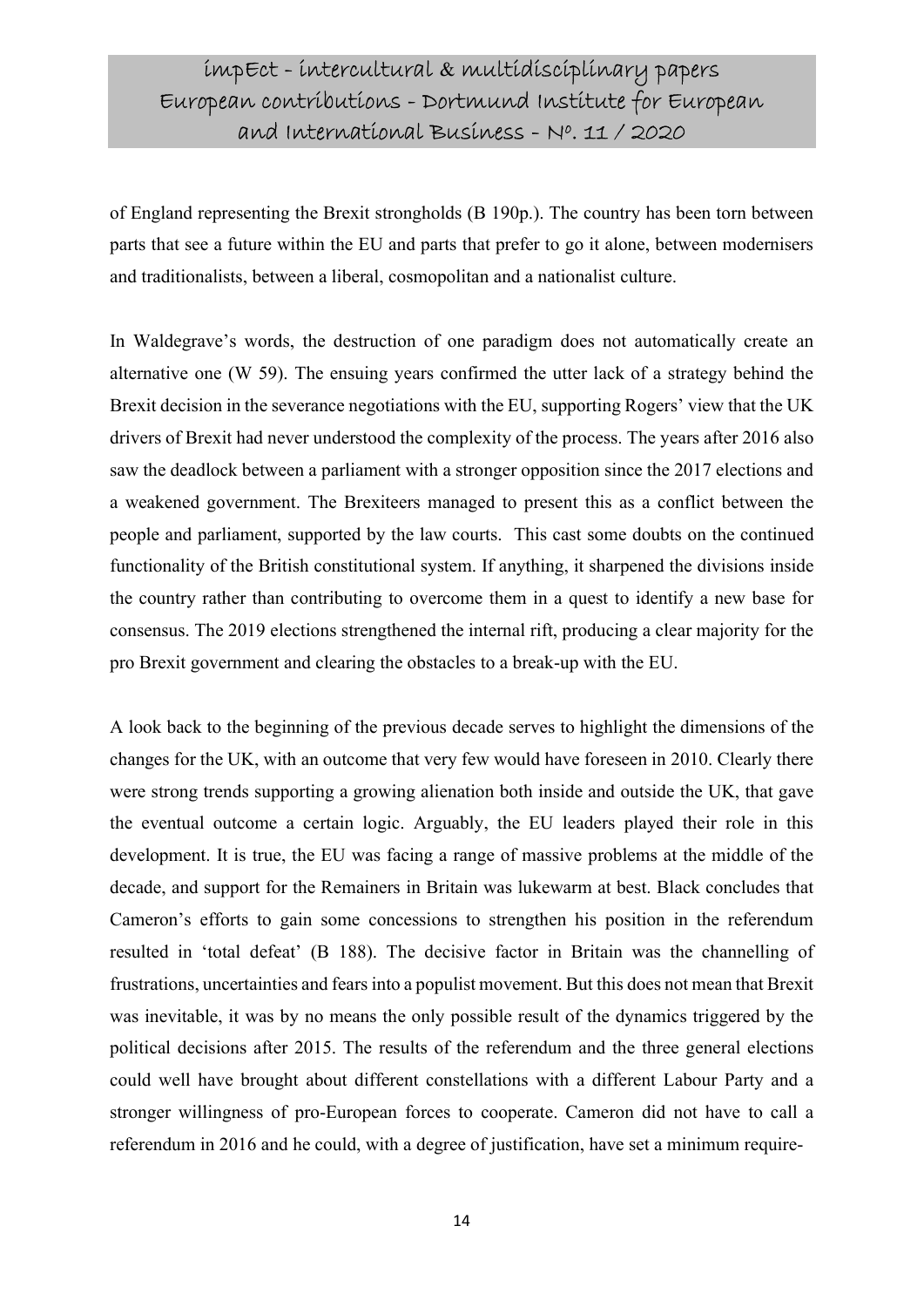ment for Brexit. Politicians that were to become decisive figures in the Brexit campaign could have imagined that seeking a consensus with the other camp provided greater career opportunities for them. Prime Minister May could have tried harder to overcome the deadlock with parliament with a stronger effort to find a common ground. All of these factors, plus probably a few more, might have paved the way towards alternative outcomes. However, as Rogers has it, "there is no way to re-write history" (R 15). On the other hand, Brexit was no chance event. It started out as a precarious constellation emerging from a growing rift between the UK and the EU. Within this constellation a dynamic was set in motion, the outcome of which was decided by the more powerful narrative promoted by the Brexiteer camp. It has to be considered though, that the Brexit motivations were largely more personal than political, but that emotional is not the same as empirical (GW i). In essence a narrative is no more than a story, and the highly deficient factual substance of the Brexit narrative offers strong grounds for future concerns. Yet, now the Brexit train is under way. What is left to do is assess the impact of the venture and envisage the destination options.

#### The Impact and the Options

In their books, all written prior to the 2019 general elections, some of the authors outline what they regard as the serious consequences of the Brexit decision. Rogers criticises that the populist notion of sovereignty was linked to the immigration issue while neglecting the damage this imposes on trade (R 65), yet sees no ground for optimism that the Tory government will move towards a new interpretation of sovereignty inside the EU (R 29). He diagnoses a grave crisis, based on deep divisions and necessitating dramatic change (R 9pp.). With a long practical experience in UK-EU diplomatic relations, his central focus is a sceptical overall assessment of the post-Brexit transition period. He explains his critical view with reference to the UK government's lack of understanding regarding the complexity of the issues. This goes together with a "ludicrous, unachievable deadline for a complete regime change"  $(R 41)$ , with the main problem in the services field. For him, this is aggravated by "all manner of delusions, fantasies and self-deceptions." (R 12). Rogers concludes that the requirements for a successful Brexit transition period are not in place yet. The recent decision of the British government to cap the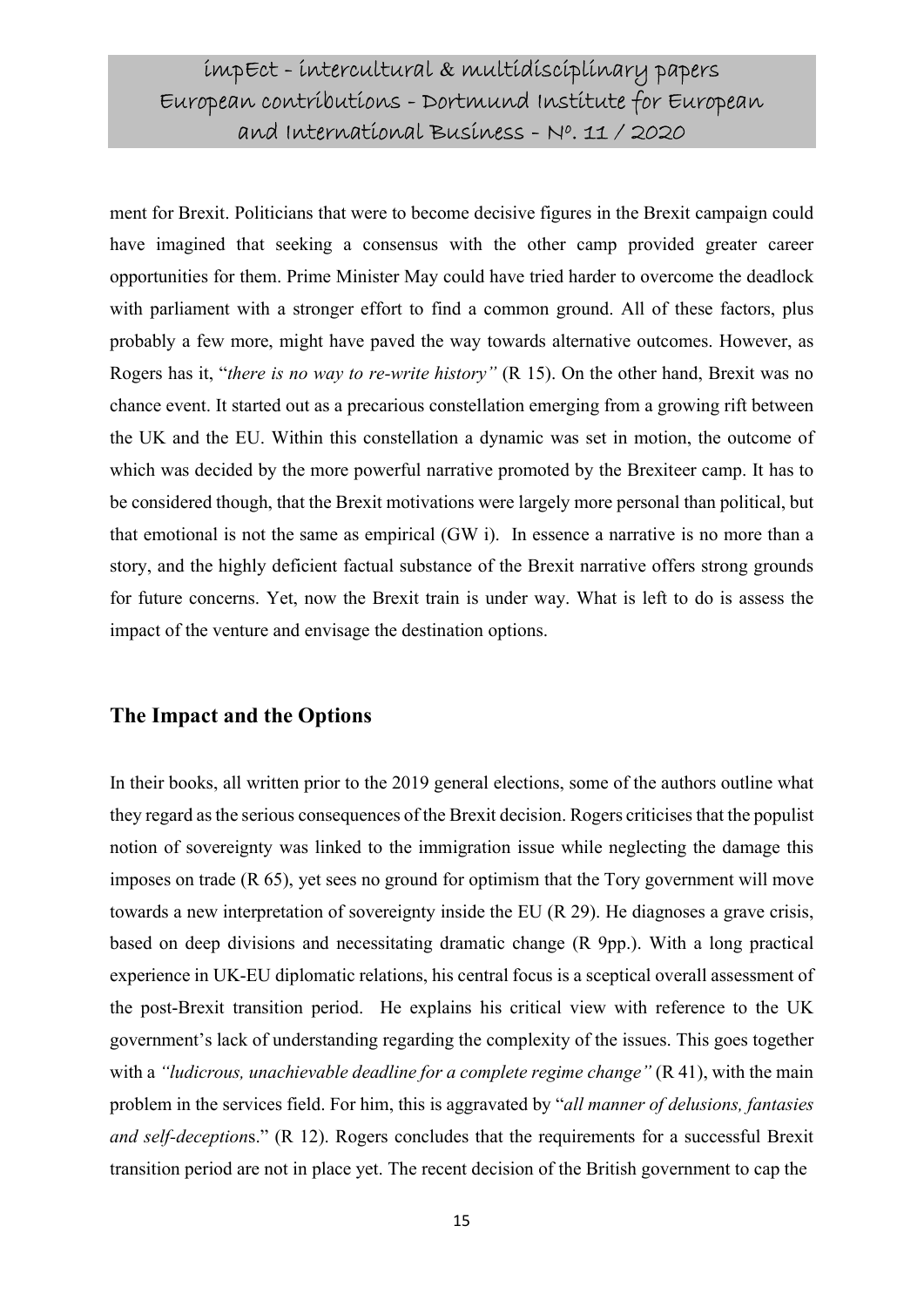length of this period feeds doubts in terms of a competent handling and a successful outcome of the process. The learning outcome of his '9 Lessons in Brexit' is that the transition period is highly likely to end in failure.

Waldegrave, a former Tory cabinet minister, deeply regrets the undeniable differences in orientations between the UK and the EU, setting off the process that ended in Brexit and manifesting the breakup of the last of the three circles (W 33). He is critical of his fellows in the political establishment, blaming them for a series of failures. In the first place they ignored the objectives of the EU, they reacted to the 2008 financial crisis with austerity measures that paved the way for the Brexit movement (W 28), they failed to work out a plan or even give a sense of direction. The EU narrative in the UK went wrong (W 30) but the alternative was dysfunctional, because "the winning disruptors had no plan" (W  $64$ ). Now, with the collapse of the three circles, on which British exceptionalism was founded, there is no longer a national community consensus, the trusted institutions and respected conventions have become highly fragile. The growing instability brought about by Brexit is posing a threat to the political culture. He specifies this with descriptions of the new pressures on parliament, the public sector, the Bank of England the Law, the Queen and the electoral system.

Simms' interprets Brexit a "a renewed national compact with serious problems" (S 224), based on an exceptionalism that will not sacrifice sovereignty and is prepared to pay an economic price for that stance (S 237). He envisages a long-term perspective based on his distinction between unifications organised as a process, as with the EU, or as an event, as with the union between England and Scotland and the foundation of the USA. A system that builds coherence through a system of fiscal and political measures is doomed to fail because it puts rules before democratic participation. His proposal is for continental Europe to give up its *'gradualist* fallacy' (S 229) in order to learn from the British and US model and re-organise itself with an event. This would involve a political union transcending national identity, reconciling regions and centre, with a parliament, a government and an army. The 'new grand settlement' (S 240) would also provide a base for a new partnership with the UK, which will never give up its exceptionalism. The concept is no doubt original, yet it fails to consider the obstacles at the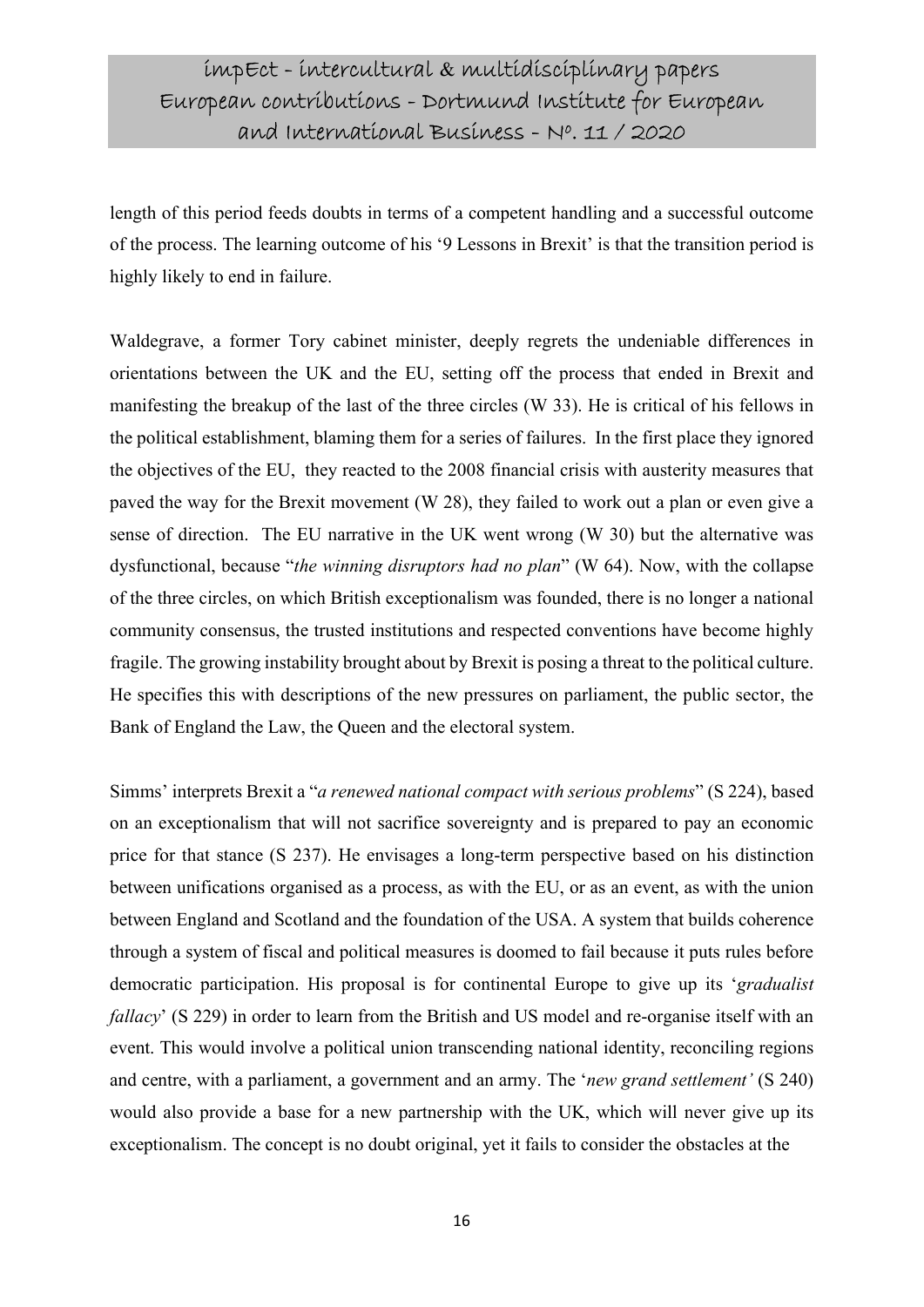European end, the social changes inside the UK, and the pressures on sovereignty in a rapidly changing globalised world.

So where will the UK be heading in the 2020s?

There is first of all a major question mark behind the future of the UK as a nation state. The endeavours to generate Brexit out of the rift between the UK and the EU did a lot to sharpen the rift between England and the other members of the UK. The grounds for Welsh Independence are likely to remain relatively weak and may be contained with some additional concessions for the Welsh Assembly. On the other hand, Scottish independence will constitute a major issue in the coming years. The 1707 union was based on mutual interests, now the interests are in open conflict. After all the same arguments in favour of sovereignty that the UK raised against the EU may be used by pro-European Scotland against the exiting UK. In Scotland a new dynamic towards independence is gaining increasing momentum. The 2019 general elections evidenced solid support for the SNP and a just cause that make it hard for the government to reject calls for a second referendum. The same election gave indications of a growing Irish nationalist force in Northern Ireland, which may be fostered by unclear passages in the Brexit act.

The long term options for a national re-orientation and a re-definition of the relationship with Europe will obviously to a large extent depend on the developments inside the European Union. These are likely to be wide-ranging and would require a separate survey, which would move

beyond the focus of this text. This reservation must be considered in the discussion of the various long-term perspectives for the UK discussed by Waldegrave.

- 'Singapore on Thames' (W 83pp.)

This option describes a UK wholly outside the EU. It is a free-trading tax haven with strong attractions for financial investment and a high-skilled workforce. The currency exchange rate would be kept low to make up for tariffs to be paid to the EU and increasingly other regions of the global market. Waldegrave believes this model might be attractive for parts of the Remain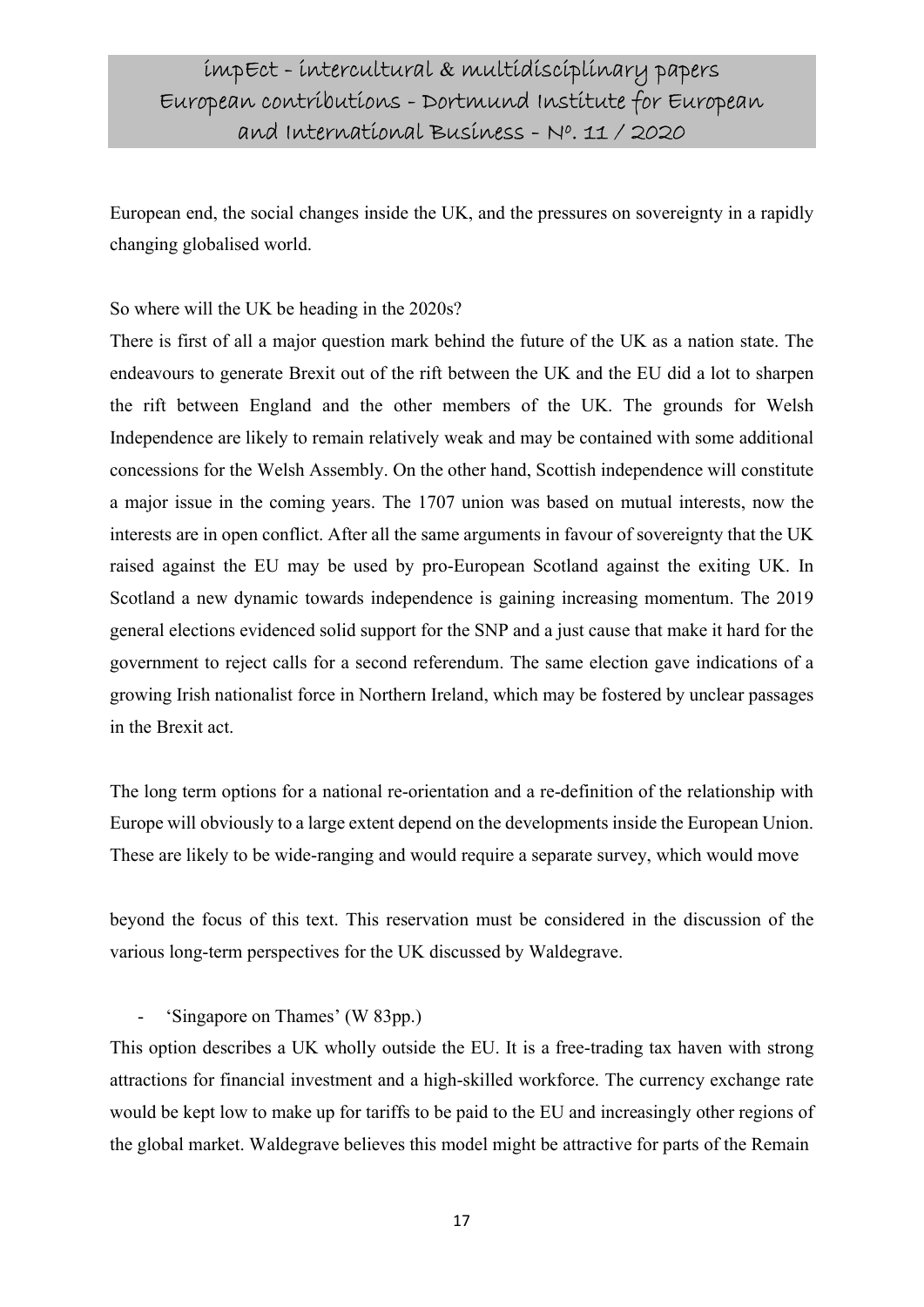culture in terms of economics and finance. Upon critical analysis, a model based on a narrative that prioritises wealth over democracy and freedom would however be a hard sell to the traditionalist supporters of Brexit. The social groups that ensured victory for Brexit would end up being the biggest losers with this option.

#### - A return to the special relationship with the US (W 93pp.)

A revival of the second circle has been invoked by both the US and the UK heads of government. A bi-lateral trade agreement would substitute the trade relations with the EU, with even fewer control mechanisms remaining for the UK. After all, experience has shown that establishing trade relations with the US may turn out to be a rather painful process, in particular under the principle of 'America First'. A UK tired of being governed by EU regulations would find itself being governed by even tougher US regulations against what the superpower would regard as a trading partner of minor significance.

#### - A return into the EU (W 97pp.)

 This option would be the one most closely connected with the direction the EU is going to take in the coming years. It may look unreal at first glimpse. Would it still, if the transition negotiations failed and the early effects of Brexit turned out to be a lot more painful than expected and promised? Would that perhaps arouse forces that might have sufficient power to assert a new referendum? This option would avoid a break-up of the UK union. Waldegrave laments the decline of the constitutional system and wonders about the possible benefits of reconstruction within a modern Europe (W 102). This fresh approach might settle the exceptionalism issues around the three circles, but the Brexiteers would certainly not hesitate

to add a powerful betrayal myth to their populist agenda that, Waldegrave fears, may end up in violent conflict (W 103). This seemingly attractive option has therefore to be regarded as ultimately unrealistic.

A limited positive role in Europe and elsewhere (W 107pp.) Waldegrave envisages a scenario in which the UK has left the EU and is possibly reduced to a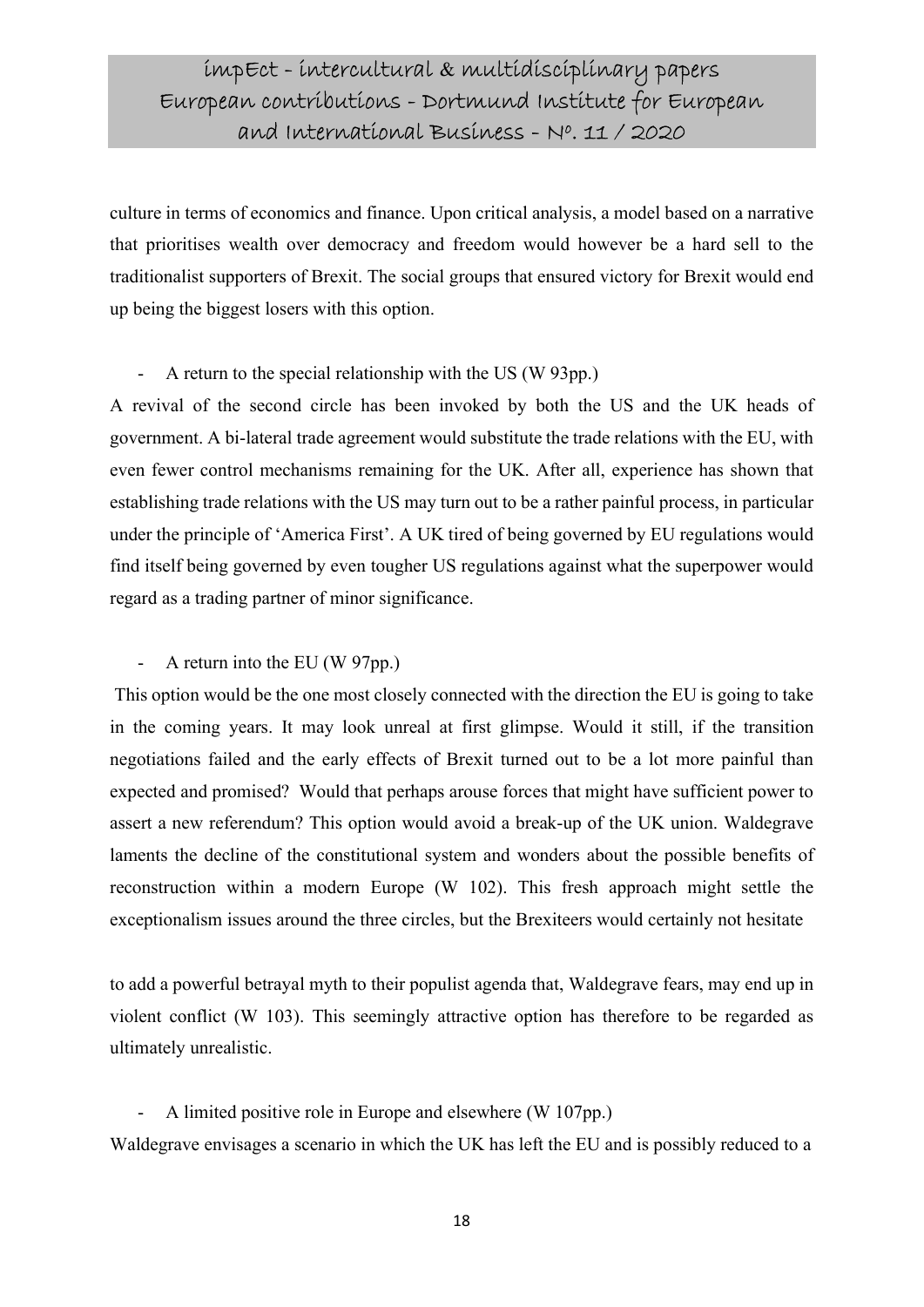political entity made up of England and Wales. It has dispensed with all longings for power formerly entrenched in the three circles. It has modernised its constitutional framework with a larger number of written parts, which can serve to mediate between former Leavers and Remainers. It would possess a new national narrative in line with its traditions and values aiming to be an esteemed partner in Europe and elsewhere in the world. In short:

"… a medium-sized, wealthy, well-run modern nation, a centre of civilized living and a member of every sensible alliance, aimed for example, at climate control, or mutual European defence" (W 123).

It may of course be possible that none of these scenarios becomes reality. Given the long tradition and the proven resilience of the constitutional elements, the 2020s may also see a period of Conservative Party dominance, with a largely unchanged constitutional framework combined with extended political and social integration proposals. Whatever happens, Britain will not cease to be an important part of Europe after Brexit. Or, in Black's words:

"Britain is a European country, but that does not dictate any particular political arrangement" (B 193).

#### Articles

Referenced articles from the Guardian Weekly

GWa) Chakrabortty, Aditya. It took a UN envoy to record Britain's decade of poverty shame. Vol. 199 No. 25, 23 November 2018: 45p.

GWb) Chakrabortty, Aditya. Britain is in the grip of an existential crisis that goes beyond Brexit. Vol. 200 No. 26, 7 June 2019: 48p.

GWc) Chakrabortty, Aditya, Labours's election meltdown has been building for decades. Vol. 201 No 2., 20 December 2019: 57p.